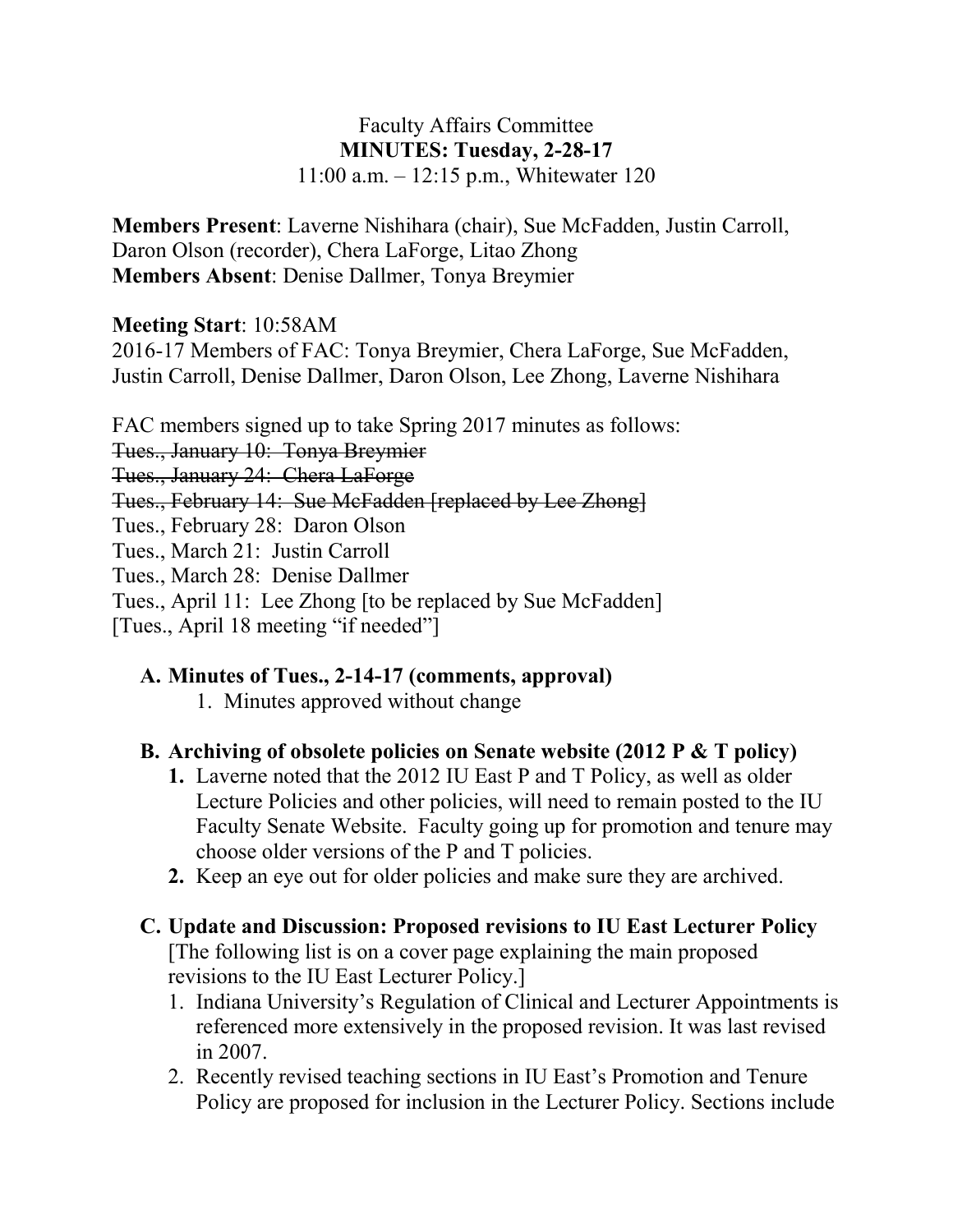criteria for teaching (placement of some examples and descriptions into an appendix), and the section "Forms of evidence of quality of teaching." (Teaching criteria for Lecturers have been identical to those for tenuretrack faculty.)

- 3. The roles of the School Deans and equivalents as they are specified in the Promotion and Tenure Policy are similarly included in the proposed revisions to the Lecturer Policy.
- 4. Suggested lengths for narratives are added.
- 5. Voting procedures for the campus Lecturer Long-Term Contract Review Committee are specified.
- 6. Membership on School Promotion and Tenure committees for Lecturer dossiers is described.
- 7. There are added paragraphs from the IU East Promotion and Tenure Policy that Lecturer dossier reviewers may request clarifying information.
- 8. The e-dossier outline has been added (adapted from the Promotion and Tenure policy).

# *Discussion points from today's meeting*:

P. 1 Eliminate "likewise" from paragraph on how IU East policy matches Indiana University policy for Lecturers.

P. 1 There is a new paragraph, which is nearly a direct quotation from the Promotion and Tenure Policy. It informs Lecturers and reviewers to consult Indiana University policies and procedures. It will be added to the proposed revisions to the policy.

P. 6 Discussion of proposed addition that at least one Senior Lecturer should serve on the School committee.

P. 7 was acceptable to the Deans as well as P. 6. This includes the Dean's written recommendation.

P. 15 Deans had a lot of discussion on this page, which includes forms of evidence on the quality of teaching. Proposed forms of evidence are identical with P and T policies.

P. 17 Lots of discussion among the Deans, also. Lecturers come up under their School criteria for service. There is a recommended narrative length of 5-10 pages for the service section.

P. 19 Factual additions concerning dismissal procedures

P. 21 Comment about why FAC proposes striking "graduate student training." Training falls under service according to the Deans. In a few cases, Lecturers teach graduate classes.